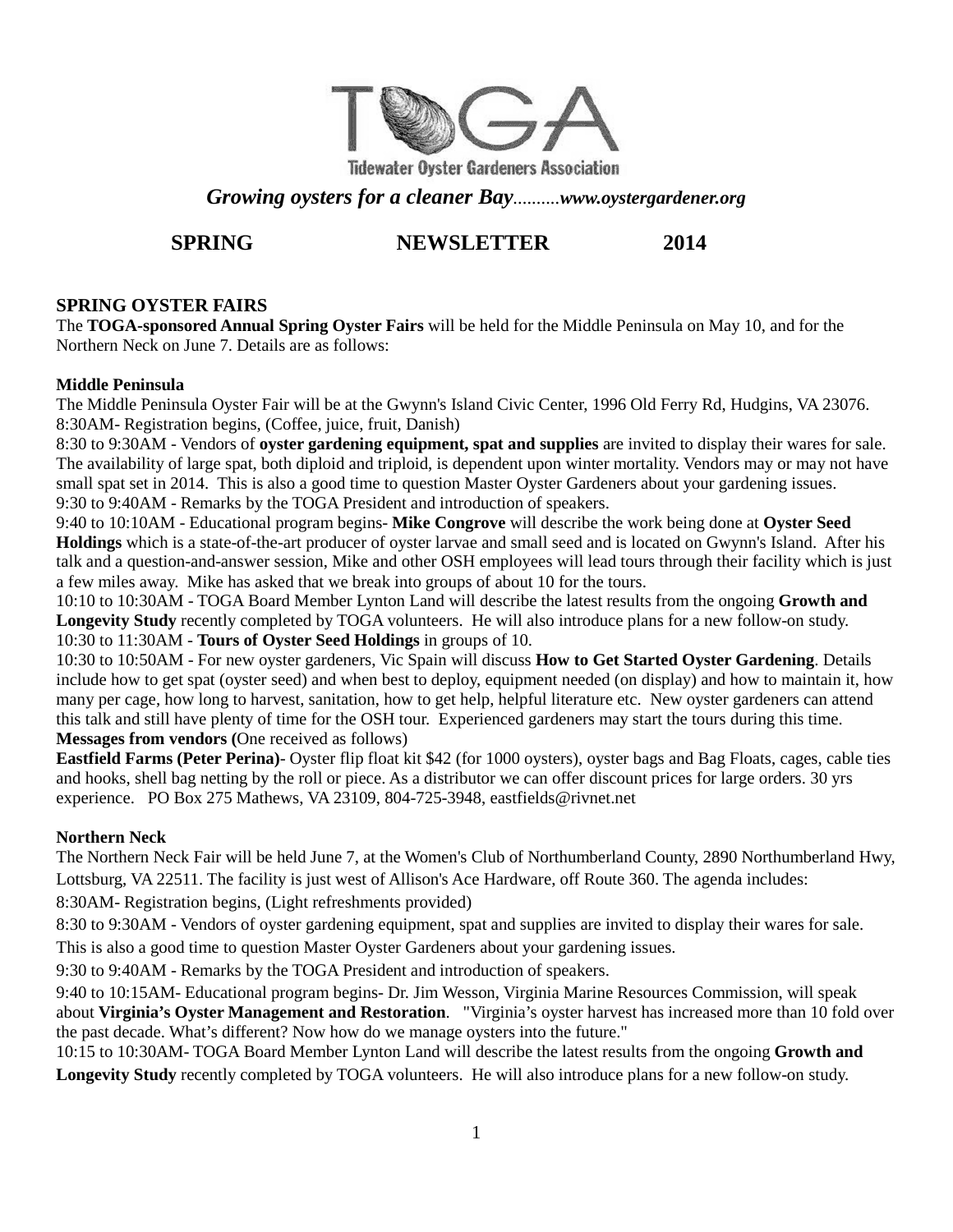10:30 to 11:00AM- Vic Spain will discuss **How to Get Started Oyster Gardening**. Details include how to get spat (oyster seed) and when best to deploy, equipment needed (on display) and how to maintain it, how many per cage, how long to harvest, sanitation, how to get help, helpful literature etc. This is mainly designed for new gardeners, so folks are welcome to stay or depart as they wish.

11:00 to 11:30AM- Informal discussion, questions and answers.

**NOTE:** Sales at the spring fairs are from vendors who are responsible to the buyer for the quality of their products. Vendors are asked to provide receipts with contact information to buyers. We also ask that vendors encourage participation in TOGA's educational programs and pass on informational brochures that we provide at these events.

#### **– Vic Spain and Mike Todd**

#### **Notes From the 2014 Annual Meeting**

TOGA's Annual Meeting was held on January 11, 2014, at the VIMS Gloucester Point Campus. Over 100 members and guests attended. The business portion consisted of a summary of our 2013 accomplishments, goals for 2014, the Treasurer's report, election of the 2014 Executive Board, listed below, and the recognition of several TOGA members who contributed so much during the year.

This year's board, President Emeritus, and VIMS advisor include…

|                    | Brian Wood                                          |
|--------------------|-----------------------------------------------------|
|                    | Mike Todd                                           |
|                    | Mike Sanders                                        |
|                    | <b>Charles Yarbrough</b>                            |
|                    | Lynton Land, Natalie Kelly, Bob Morgan, Terry Lewis |
|                    | Vic Spain                                           |
| President Emeritus | Jackie Partin                                       |
|                    | Karen Hudson                                        |

**Note:** During the business portion, TOGA Treasurer Charles Yarbrough presented TOGA's forecasted budget for 2014 demonstrating a projected shortfall in revenue. A vote was put before the attending membership and the vote was unanimous to raise the current annual dues from \$10 to \$15 annually starting January 2015.

We are grateful for all the time and effort from our retiring members Ken Hammond, Dave Turney and Steve Wann, and welcome new board members Bob Morgan and Terry Lewis.

Volunteers are so important to the success of TOGA and the exceptional efforts of several people were acknowledged:

*Ken Hammond* – 3 years on Executive Board (At-Large Member), MOG class of 2009, Chairman of the Fundraising Committee and almost singly responsible for the short time it took to raise the \$50,000 to start the TOGA Fellowship Endowment with the VIMS Foundation. Essential set up coordinator at our annual Virginia half-shell tasting events and vital volunteer for many TOGA functions.

*Steve Wann* – TOGA Treasurer for six years; obtained our Retail Sales and Use Tax Exemption; the Event Coordinator for our annual Oyster Float Building Workshop for eight years; and supported many other outreach events during his long tenure as an active TOGA member.

*David Turney*– Board member for four years, one as Vice President and two as President and a term of Past President. MOG class of 2009; Dave helped orchestrate the formation of the TOGA Fellowship Endowment; was our first Outreach Coordinator; authored our Chesapeake License Plate grant proposal; Co- authored the *TOGA Improvement Plan* (TIP) and supported many, many outreach events.

*Mike Todd and his wife Laura* – For their incredible efforts in making the 1<sup>st</sup> annual Stratford Hall Wine and Oyster Tasting a grand event along with a big thanks to all the volunteers that made it possible.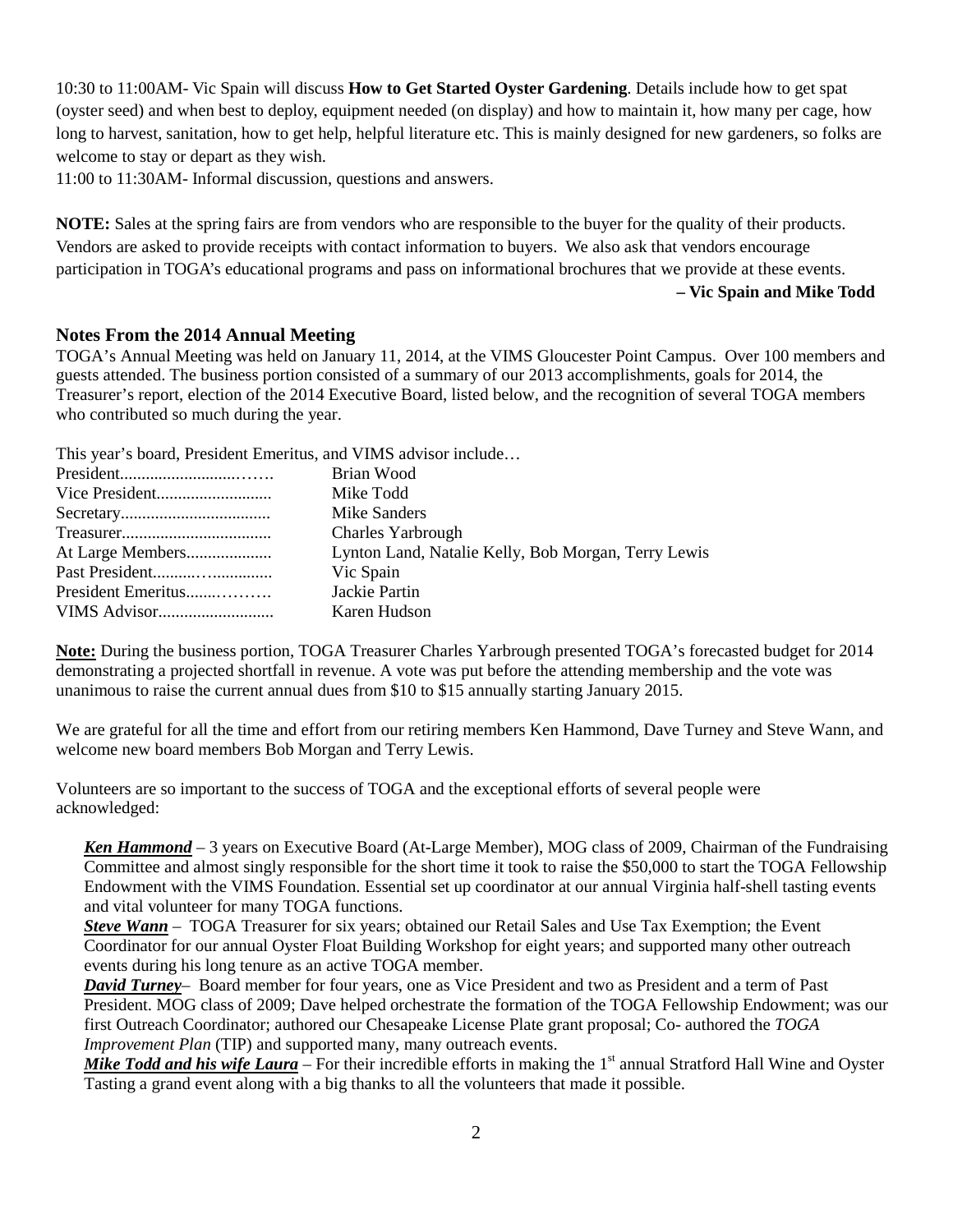*Charles Yarbrough* – Assumed the post of TOGA Treasurer this past summer and introduced a greatly improved financial forecasting and reporting tool, Quickbooks.

*Vic Spain*- With a tremendous amount of patience and hard work developed a friendlier and more informative website for TOGA.

This year's 2013 President's award went to *Dave Turney* for his tireless devotion to making TOGA a much improved



*Brian Wood (right) presents gifts to Dave and Nina Turney for their years of service to TOGA.* 

and better structured organization. Dave's many accomplishments are listed above. Plus he successfully competed for Chesapeake Bay Restoration Foundation grant funding (wrote applications, monitored, EOY reports), and established the first comprehensive documentation for the TOGA President.

For the January meeting at VIMS, much appreciation also goes to Vic Spain for setting up float sales and Charles Yarbrough for displaying and selling our New TOGA apparel. Sales were brisk for combined fundraising of almost \$1,700.

Also to be commended are Ann Wood and Laura Todd for their outstanding job in organizing the pot luck after the meeting of such dishes like oyster pie, oyster casserole, oyster stew, smoked oyster dip and much,

much more. Hearty thanks go to the members who contributed to the feast.

And last but not least our gratefulness goes to Karen Hudson our VIMS Advisor and the folks at VIMS for their support and organization of the facilities in making this meeting possible.

#### *Education Portion*

We were delighted to have Mr. Robert Connell as our keynote speaker. He is the Regional Shellfish Specialist of the U.S. Food and Drug Administration and has been involved in shellfish sanitation for over 30 years. Bob is an FDA representative to the Interstate Shellfish Sanitation Conference (ISSC), which meets biannually to "foster and promote shellfish sanitation through the cooperation of state and federal control agencies, the shellfish industry, and the academic community". His presentation was focused on challenges of shellfish sanitation along the East Coast for the aquaculturists, harvesters, reef restorers and oyster gardeners. Bob later said: "I really enjoyed discussions with TOGA members during the dining portion of the meeting. TOGA is a very interesting group of well-informed and motivated individuals." This is a true testament to the dedicated volunteers we have at TOGA!

Additionally, Lynton Land, long time TOGA Executive Board Member and Chair of the Science and Evaluation Standing Committee, gave an especially fascinating presentation on TOGA's Growth and Longevity three year, four oyster strain study (Triploid vs Diploid), including the Triploid versus Triploid results, where the growth, mortality and meat weights were compared of over 50 sites. These results can soon be reviewed on our website www.oystergardener.org. Many thanks form all us at TOGA to the incredible amount of work to those volunteers that made these studies possible.

 **– Brian Wood** 



Our newsletter was paid for by funds generated from the sale of Chesapeake Bay license plates. These funds also help pay for the Spring Fairs and the MOG course. See **http://dmv.virginia.gov/exec/vehicle/splates/info.asp?idnm=CB**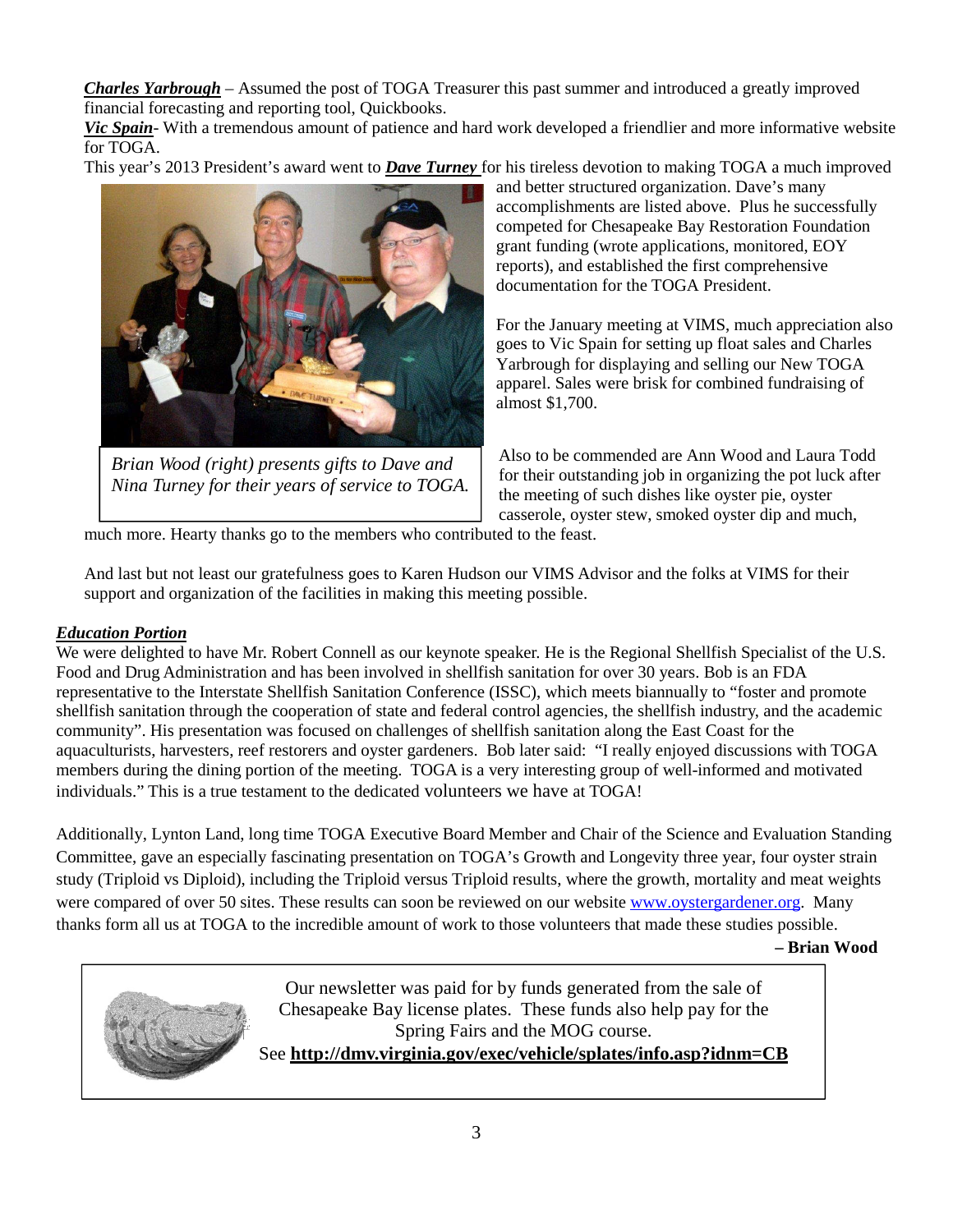#### Ode to TOGA Volunteers

By Ann Wood

Many years we've gathered here With our vision so very clear Grow those oysters, bring them back With your support, we are on track

TOGA folks can really save the day Improve oysters and clean up the Bay What you do, we are grateful for Volunteers are the very core

Devote one day in the TOGA tent Pick the place and a special event You'll find yourself having a great time And don't even have to spend a dime

This is the day, the time is now Ask us questions, we'll show you how Involve yourself and have no fear You will love being a TOGA volunteer



Be a pearl in the oyster of life!

#### **What is on Our Website?**

Did you know about the Education Page on our website (http://www.oystergardener.org/#!education/c1l7). The feature of this page is a downloadable comprehensive School Resource PowerPoint file produced by TOGA's Dr. Lynton Land and Marilou McCrosky of King William High School. It is a great resource for teachers and students of all ages. It is our hope the resource will be used by teachers and by volunteers invited into the schools or to other educational events. Users are encouraged to modify the resource to meet their specific needs. We are open to suggestions that might result in improvement. If you do not have PowerPoint on your computer, a link is available on the Education Page so you can download a free PowerPoint Viewer. Also on the page is a very readable and informative article "The Oyster in Chesapeake History" by Dr. Henry M. Miller of St. Mary's College of Maryland. For questions about the School Resource, please contact Lynton Land (jandl@nnwifi.com). If you have a problem downloading or viewing the resource, please contact Vic Spain (vicspain@rocketmail.com).

# *WWW.OYSTERGARDENER.ORG is a great source of TOGA information! Please visit often.*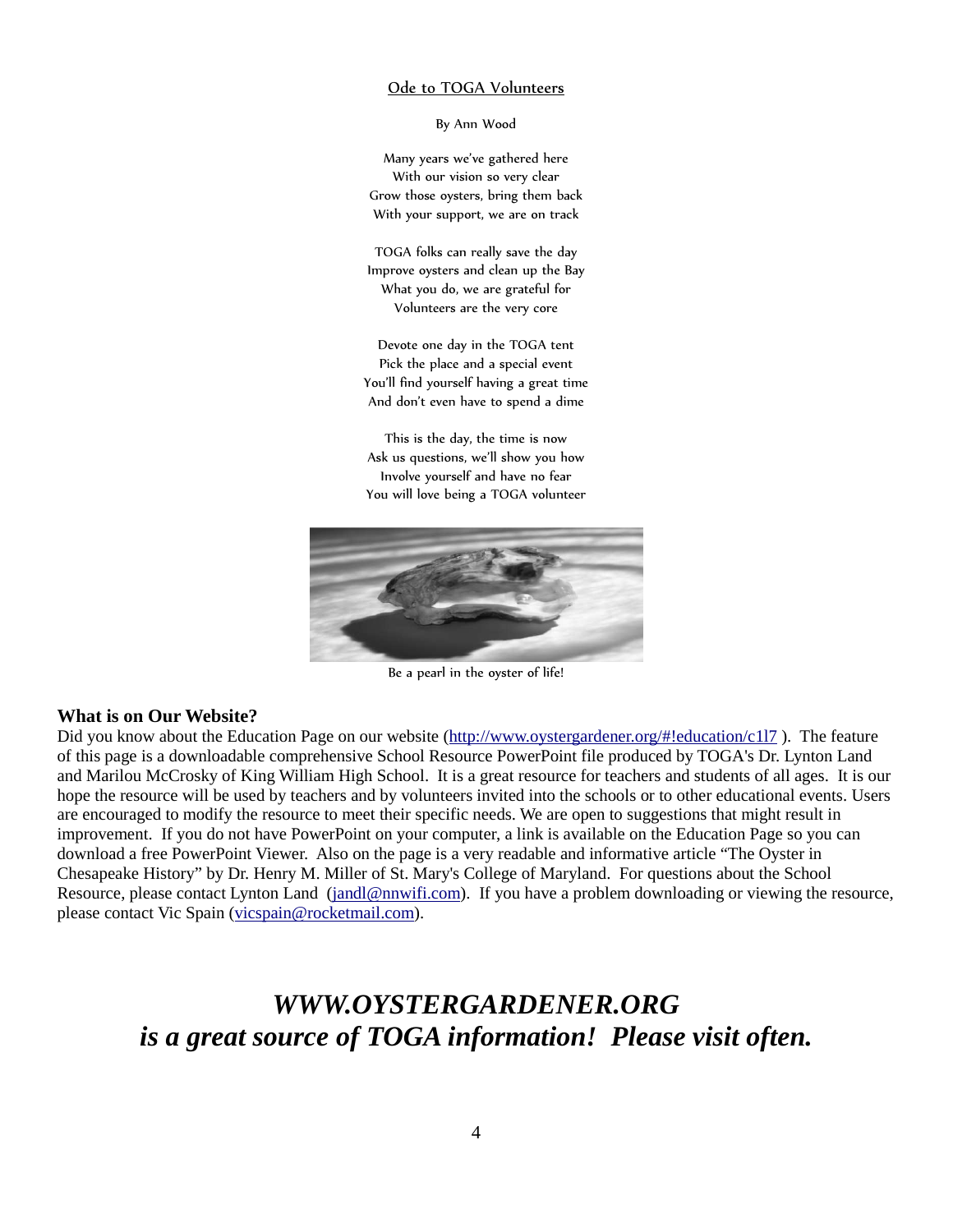# **TOGA's Growth/Longevity Study**

TOGA's Growth/Longevity study began on August 11, 2011, when four kinds of seed oysters were obtained from the VIMS hatchery. Colored cable ties were used to identify the four kinds of oysters, orange for LoLa (low salinity Louisiana) triploids (sterile), purple for LoLa diploids (fertile), green for DeBy (Delaware Bay) triploids and blue for DeBy diploids. Animals about 5/8 inch in size were placed in ADPI mesh bags, which were placed in plastic "Australian" cages TOGA had purchased. Four loaded cages were given to each of 40 volunteers, who were asked to report the number of live oysters and the average length of the oysters in each cage in March, July and November. Most volunteers found it necessary to reduce the numbers in the cages as the oysters grew. Here are our conclusions:

1) It makes more difference where oysters are grown than which strain is grown. We were amazed that at some sites, in November, 2013, when the study ended, the average length of the oysters was 125 mm (4.9 inches). Many oysters reached market size (76 mm or 3 inches) by the fall of 2012, but oysters at some sites did not reach market size until the fall of 2013 (Figure 1). Some, but not all, sites with the largest oysters are characterized by excellent circulation. But the reasons oysters grew large at some sites near the head of tidal creeks still eludes us.

2) LoLa diploids grew as rapidly as did the two triploids. DeBy diploids grew the slowest, but the differences were small, at most 10 mm for 100 mm oysters.

3) Most mortality occurred during the first year, especially in the summer of 2012, when most growth occurred.

4) LoLas experienced slightly more mortality than DeBys, but the differences were small and offset by slightly higher growth rate.

5) Meat weight was measured at 15 sites. Triploids were about 1/3 meatier than diploids, although a tremendous amount of overlap exists. On average, triploid meat weighed 20.4 grams compared to diploid meat that weighed 14.8 grams (Figure 2). The "Whole Body Weight" of the triploids was larger (131.8 grams) than for the diploids (119.5 grams), so the shells of triploids are slightly heavier than the shells of diploids.

We conclude that LoLas grow a bit faster than DeBys, but suffer slightly higher mortality. Diploids grow nearly as fast as triploids. Differences in the growth rates of the different strains were small and not meaningful for gardeners. These conclusions apply to the animals we received from VIMS in 2011. We do not know if these conclusions will apply in the future as selective breeding continues to improve the lines.

The most important variable, uncontrollable for oyster gardeners, is where oysters are grown. Areas with high tidal flow grow larger oysters, although there exist other unidentified variables. If you can help identify variables that favor faster growth, please let us know so other volunteers can test your conclusions. Gear (floats, cages) that permits good circulation promotes faster growth. Most mortality occurs the first year when the oysters are small. To reduce mortality, keep the crabs out, move the oysters to the coarsest mesh possible as soon as possible, keep the mesh clean, spread the oysters out and keep them in the water, but not in the air or on the bottom, in winter.

Gardeners need to weigh the advantage of slightly higher meat weight for triploids, and better meat quality in the summer, against larval production by diploids. If one of your goals is for oysters to provide "ecological services" to the Bay, then **grow diploids**. After all, the Chesapeake Bay oyster industry did just fine for centuries using diploids.

**-- Dr. Lynton S. Land**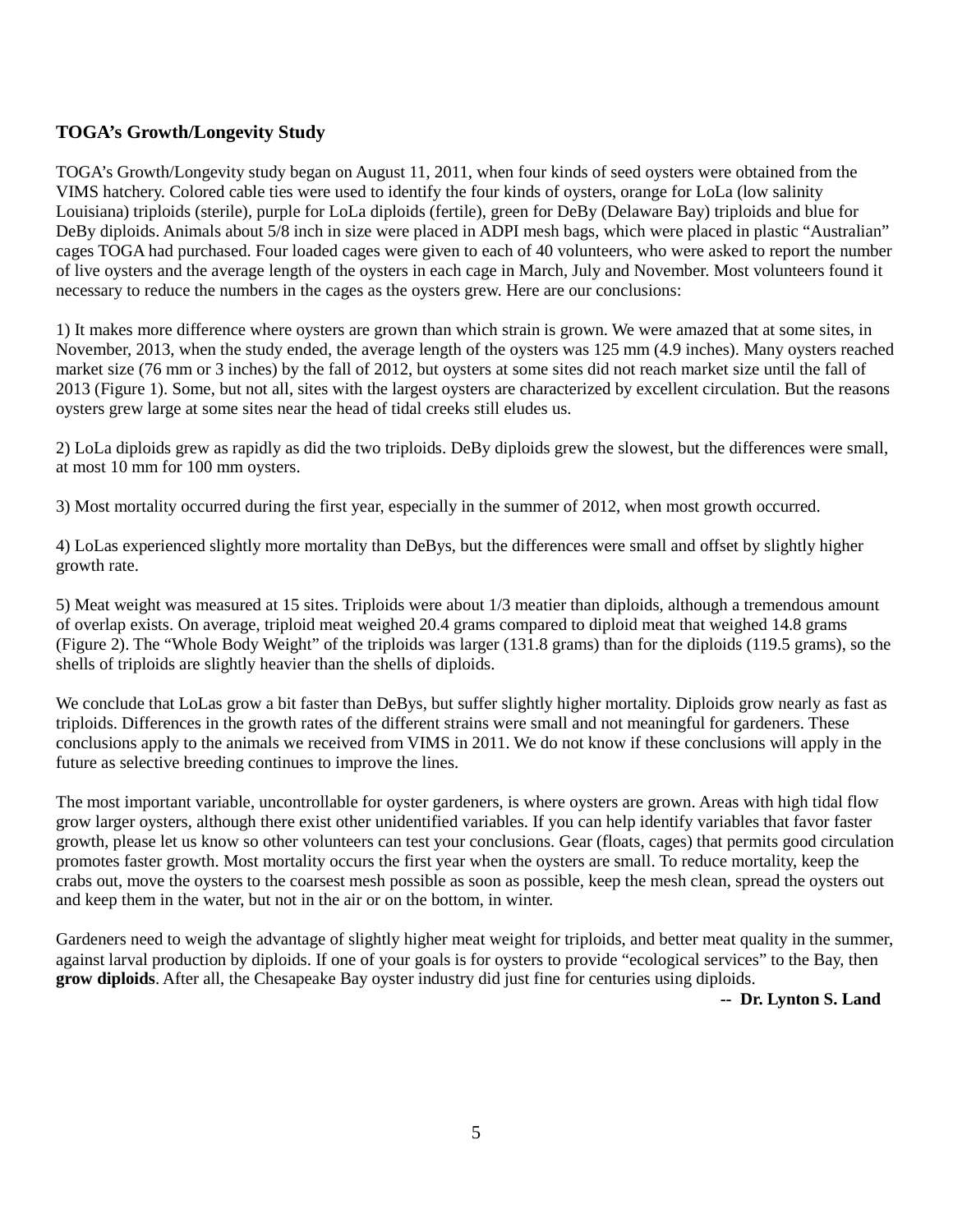

Comparison between a site with fast growth (circles) and one with slow growth (squares). Colored cable ties were used so the volunteers could not identify the animals. DeBy triploids (purple) are shown by short dashes; DeBy diploids (blue), the slowest growers at almost all sites, are shown by long dashes. LoLa triploids (orange) are shown by a solid line and LoLa diploids (green) by a dotted line. The location of the site was more important in determining growth rate than the kind of animal grown. At the fast growth site, all four kinds of animals reached market size (76 mm) by the fall of 2012. But all four kinds of animals needed another year of growth to reach market size at the slow growth site.



Meat weight (grams) versus length in mm for 15 sites. Triploids (open circles and solid line) are about 30% meatier than diploids (solid squares and dashed line), but there is a lot of overlap.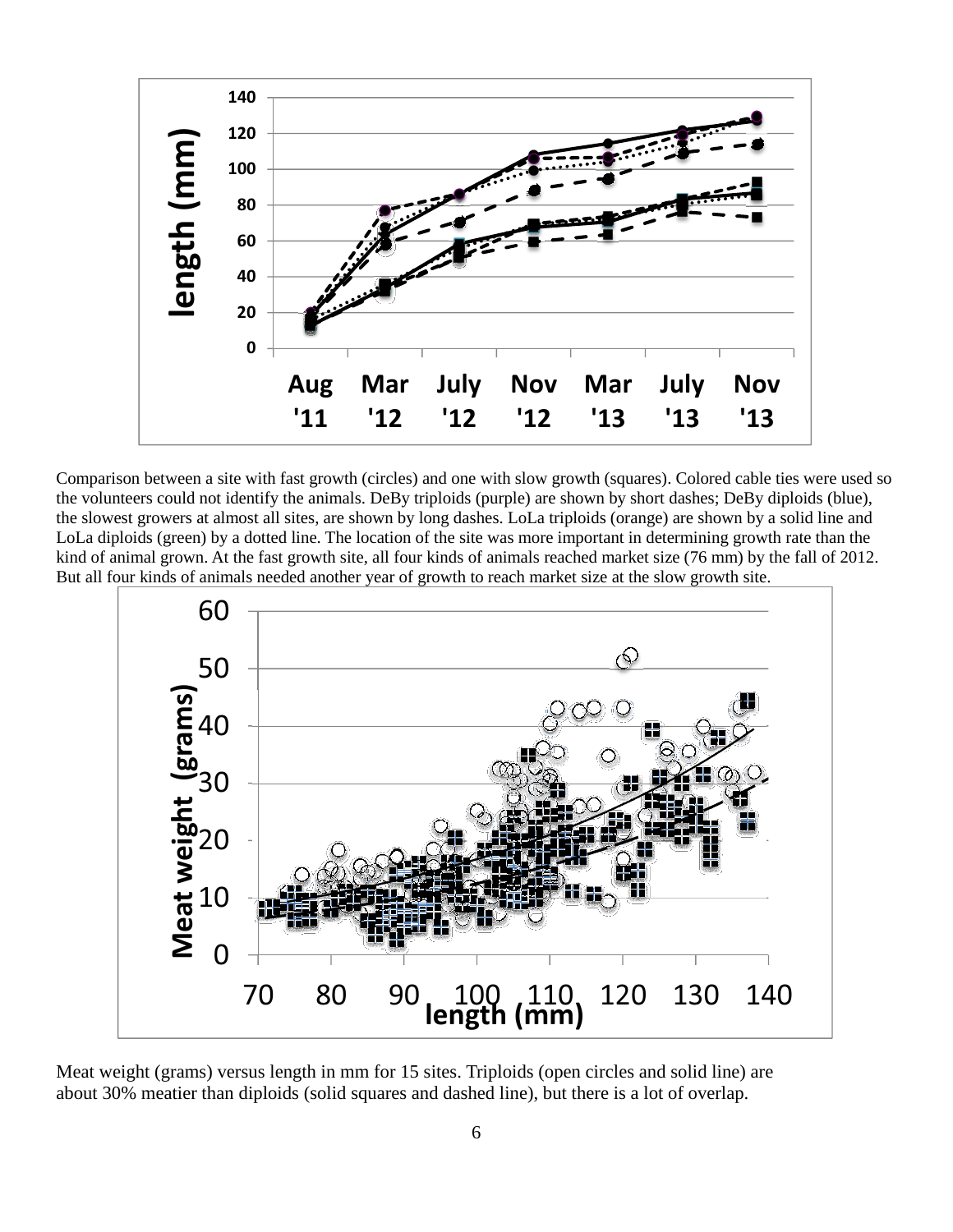# **A New TOGA Study**

TOGA's recently completed Growth/Longevity study concluded that oyster growth depends more on where the oysters are grown than on the kind of oysters grown. Gardeners can't control the amount of tidal circulation at their piers, or the amount and kind of food available to the oysters, but they can control the kind of gear used to contain the oysters and the amount of effort expended to maintain them. Our new experiment attempts to determine if the kind of gear makes significant differences in the growth/mortality of the oysters. We will provide 20 volunteers with two cages in late summer, one to be floated and one to be suspended from the pier just off the bottom. The cages will be pre-loaded with about 125 "wild" Chesapeake Bay diploid seed oysters in mesh liners. The growth of these animals will be compared to growth of the diploid strains from the VIMS hatchery used in the previous study. Volunteers will be asked to count the number of live animals and measure their average length in March, July and November, with the experiment ending in 2016. We can provide additional oysters if volunteers want to try different kinds of containment using their own gear. If you are interested in participating in the new study, or have questions, contact Lynton Land at JandL@nnwifi.com, PO Box 539, Ophelia 22530 or (804) 453-6605. We hope to begin distributing loaded cages in late summer.

**– Dr. Lynton S. Land**

### **A Project for TOGA Volunteers?**

For many years VIMS has employed "shellstrings" in several rivers to monitor the setting or "strike" of oysters. The "shellstrings" consist of 12 oyster shells, each about 3 inches in size, drilled through the center and strung concave side down on heavy wire. The string is deployed 0.5 meter off the bottom and retrieved and replaced with a new string weekly.

In the Fall 2010 Newsletter (on line at www.oystergardener.org) I compiled 34 years of data from the Great Wicomico River. Two things are evident: 1) there are a few good years for strike and a lot of bad years, and 2) strike can occur at



any time during the growing season, but the most strike occurs in July +/- one week.

In the Spring 2013 Newsletter I added data from the James and Piankatank Rivers, available for only 13 years. Although each river can exhibit high strike in isolation, in most cases elevated strike is found simultaneously in the three rivers.

TOGA volunteers could contribute to our understanding of oyster strike, especially by extending the data to other rivers, by deploying their own "shellstrings." Here is the protocol I suggest:

1) Construct five similar "shellstrings" with between 6 and 12 shells each. Line can be used instead of wire.

2) Deploy a string in mid June, early, mid and end July, and mid August. Leave the strings in the water.

3) Remove the strings at the end of October and note the size and location of any strike. Report your findings to Lynton Land at JandL@nnwifi.com. Note if strike takes place nearby on rip-rap, bulkhead or your oyster gear. The attached photo shows shells from a spat-on-shell tank that was cycled about every two weeks. The date is the date the larvae were added. These photos will give you an idea of how big the strike should be in late October.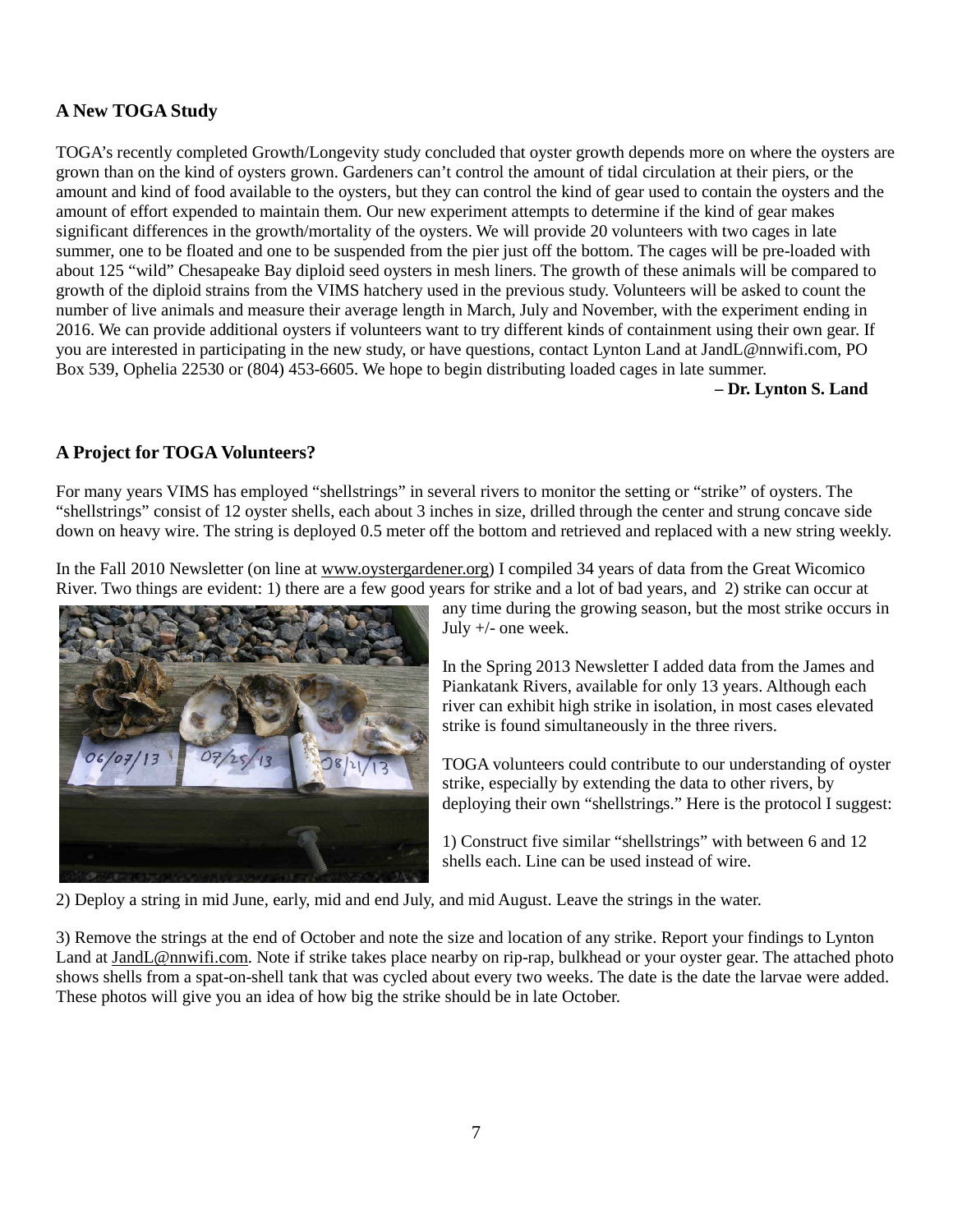

Feel free to try other things. Tires recovered from creeks almost always have dense oyster strike on them, so maybe using tire strips in addition to "shellstrings" would be interesting. Some people use "Chinese hats" to attract strike and an easy way to try it is to coat 4" or 6" corrugated plastic drain pipe with mortar – see photo. **-- Dr. Lynton S. Land**

# **Students at Boy and Girls Club in Kilmarnock Become New Oyster Gardeners**

Tidewater Oyster Gardeners Association (TOGA) members Madison Boyd and Nick Ferriter coordinated an Oyster Gardening training program and study for the students at Kilmarnock Boys and Girls Club which started in September 2013. The first two evening classes were focused on oyster cage building where students enthusiastically joined in the construction of Taylor Floats to hold their spat for the study of growth and care of bivalves.

Under Madison and Nick's watchful eyes the students cut the cage wire, formed the cages to a box figure and using hog rings, fastened the wire boxes together. Next the students participated in the art of gluing the four inch PVC pipes together for the buoyancy element of the cage; and those that have done this procedure know this is not an easy task. If the primer and gluing is not properly done the float will leak and go to the bottom. Also if the pipes are not put on quickly and precisely, they will seize or become crooked; rendering the tube useless.

On the second day the students' task was to finish the lids for the cages. Now with their fresh learned skills, the students cut the cage wire to dimension, glued the one inch PVC top frame stiffeners and fastened the new lids to their Taylor floats.



*Madison Boyd and the new oyster gardeners from the Kilmarnock Boys and Girls Club launch their oysters on Indian Creek at Camp Kekoka in Kilmarnock, VA.* 

As the day was eagerly awaited to launch the Taylor floats with spat filled cages, another evening was spent on teaching the students the interesting history of oystering on the Bay, the crafty watermen, the varied boats, the special equipment, the once abundance of bivalves, and then sadly the collapse of the wonderful resource through overharvesting and disease. To round off the education, some fresh oysters were shucked for an anatomy lesson; and the students learned that nothing went to waste when the instructor was pleased to eat up the opened bivalves (they were from his own dock, after all).

Then the fun day came to fill the three cages with spat and float them at their new home on Indian Creek at Camp Kekoka in Kilmarnock, VA. On November 11, 2013 the class gathered at Camp Kekoka with the TOGA team and filled the mesh bags with diploid oyster spat. They secured the cages at the four pylons outside the camp dock with the help of Madison Boyd on his skiff. The launched Taylor floats project floated beautifully and the students masterfully passed

the float building test.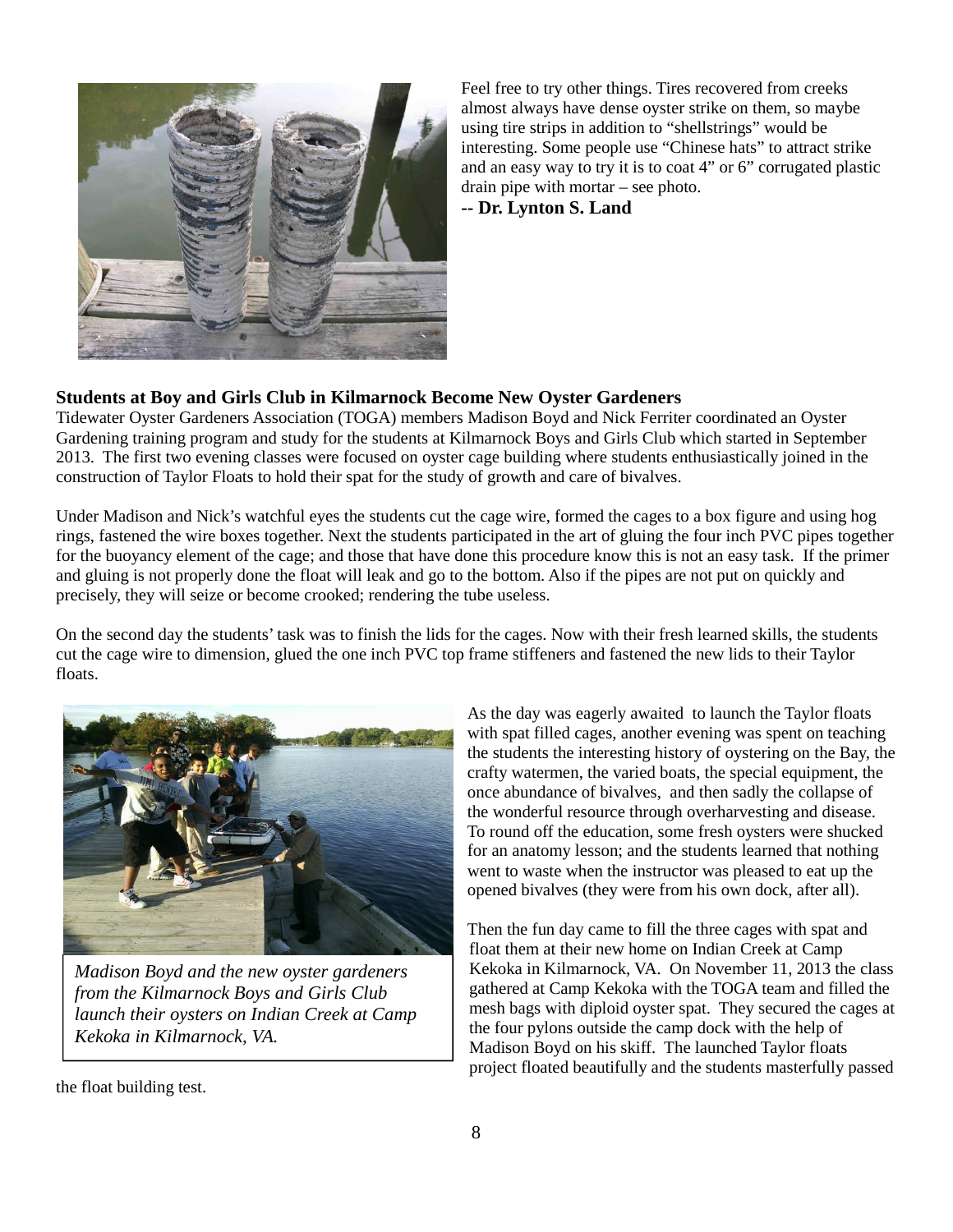Thanks to Madison Boyd, Nick Ferriter and Kilmarnock's Boys and Girls Club for making this project possible. TOGA appreciates these opportunities to teach young people about oysters and what they mean for the health and well-being of the Chesapeake Bay. TOGA members will continue these lessons monthly with the students, cleaning these cages, sorting and measuring oysters, discovering predators and friends of the oysters and much more. TOGA has also pledged to give lessons during the two week long summer camp at Kekoka.

If you have and questions or comments regarding this or any TOGA project please contact us through the website contact page -- www.oystergardener.org or Brian Wood -- awood45858@aol.com

# **4 th Annual Virginia Half Shell Tasting Event at Kelsick Market**

Outstanding weather, fantastic ovsters, great crowd and a wonderful host: Kelsick Market helped make TOGA's 4<sup>th</sup> Annual Oyster Tasting Event on November 9, 2013 another huge success with approximately 150 oyster lovers attending. Main Street Gloucester, Virginia provided a perfect venue for this event.

We were very fortunate to have six oyster growers from around the Bay supplying four of their best oysters to each ticket holder to sample and taste the difference of the waters from which they are grown. What a treat!

Our six growers were: Chapel Creek Oysters, Chessie Oyster Company, Mobjack Bay Seafood, Rappahannock River Oyster Company, Seaford Oyster Company and Shooting Point Oyster Company.

We were delighted to have the Virginia Marine Products Board present with Deborah Pratt and her sister Clementine Macon for shucking demonstrations and shucking support for the growers.

Much appreciation to Beth and her crew at Kelsick Market for their support in supplying other scrumptious food choices, handy utensils, complimentary condiments, many ticket sales, and the beer & wine concession that greatly aided in the fund raising for TOGA.

Another big effort on fund raising was Ann Wood's donated beach glass art work (with an oyster theme), fun jewelry and special TOGA caps & aprons that were raffled off with the help of Brenda Sanders leading the charge on ticket sales (like any Marine would do). Much thanks to them both! Also congratulations to TOGA member, Mary Ann Lewis in winning the grand prize!

Everyone at TOGA knows and appreciates Ken Hammond and his skilled sons that were essential to this event. With precision and swiftness these guys came in, organized the area and arranged the tables so that the participants could easily enjoy their oysters. Ken's crafty crew members were the first ones there and the last to leave. A great and greatly valued effort!

We deeply appreciate the help of Karen Hudson, our VIMS Advisor, and Jackie Partin, TOGA Founder, for their guidance to make sure the event went off without a hitch, and also to Jeff Odell who organized volunteers for the event.

Special thanks to all the volunteers that assisted with the set-up, those who shucked, managed the ticket booth, aided with beer and wine sales, attended the TOGA booth and completed the tear down and cleanup activities. Thank you all! We are looking forward to the  $5<sup>th</sup>$  Annual Oyster Tasting Event. Maybe with a few more twists.... Got any ideas to improve this event? Please comment on our TOGA webpage or send us a line. Brian Wood email: awood45858@aol.com **-- Brian Wood -- Brian Wood**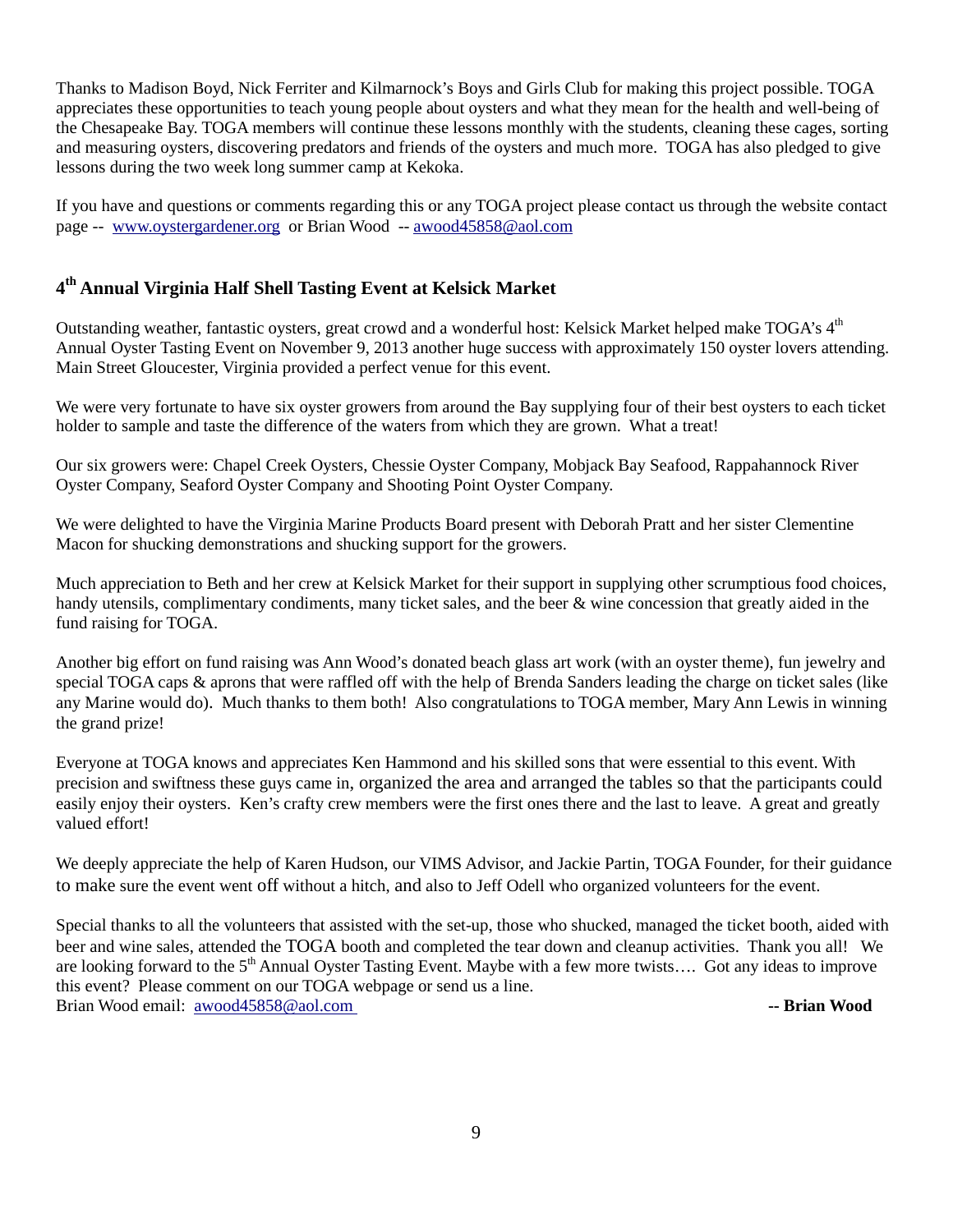# **TOGA Apparel On-Line**

TOGA offers apparel for sale at some of our events; and sometimes the color, size or style that you may desire is not available. TOGA now has an on-line apparel store so you can purchase what you want, when you want, with the TOGA logo embroidered on it. The website is http://oystergardeners.qbstores.com. The store offers the same high quality products that are sold at our events.

TOGA will continue to add products to the store, so if there is something you desire then let us know and we will add it. Periodically QBStores runs discounts and specials in the store, so checking the store frequently can save you on the price of the apparel. Your on-line purchases are directly from Queensboro.com and TOGA does not make any commission or profits from those purchases. **– Charles Yarbrough**

# List of TOGA Events for 2014

Colonial Beach Oyster Seminar and Float Building Event -- Event Coordinator: Natalie Kelly, nshokie@aol.com Location, St Mary's Episcopal Church Parish Hall Date: Saturday, March 22 Times: 9:00 a.m. – 1:00 p.m. Earth Day at Fort AP Hill -- Event Coordinator: Mike Sanders, sndrsmich@gmail.com Location: Fort AP Hill Date: Thursday, April 17 Times: 10:00 a.m. – 2:00 p.m. James River Festival – Event Coordinator: Mike Sanders, sndrsmich@gmail.com Location: James River Park Date: Saturday, April 26 Times: Thinking Outside the Sink -- Event Coordinator: Nick Ferriter, ferriter@aol.com Location: Belle Isle State Park Date: Wednesday, April 30 Times: 9:00 a.m. – 2:00 p.m. Middle Peninsula Oyster Fair -- Event Coordinator: Vic Spain, vicspain@rocketmail.com Location: Gwynn's Island Civic Center Date: Saturday, May 10 Times: 8:00 a.m. – 12:00 noon Mid-Year Educational Event and MOG Refresher Course -- (See article below.) Saturday, May 31 Times: 9:30 a.m. -4:00 p.m. Location: Virginia Institute of Marine Sciences, Gloucester Point, VA Northern Neck Oyster Fair -- Event Coordinator: Mike Todd, mtodd.nc@gmail.com Location: Lottsburg Women's Club Date: Saturday, June 7 Time: 8:00 a.m. - 12:00 noon. Hampton Environmental Summit -- Event Coordinator: Grady Wesson, weswind714@yahoo.com Location: Sandy Bottom Park, Hampton, VA Date: Saturday, June 7, 2014 Times: 10:00 a.m. - 3:00 p.m. Rivahfest -- Event Coordinator: Brian Wood, awood45858@aol.com Location: Old Town Tappahannock. Date: June 21 Times: 9:00 a.m. – 8:00 p.m. www.rivahfest.com Gwynn's Island Festival – Event Coordinator: Mike Sanders, sndrsmich@gmail.com Location: Gwynn's Island Date: Saturday, June 28 Times: 9:00 a.m. – 3:45 p.m. Northern Neck Fall Oyster Gardening Workshop -- Event Coordinator: Mike Sanders, sndrsmich@gmail.com Location: Lottsburg Women's Club Date: Saturday, TBD Times: 8 a.m. – 12:00 noon TOGA Float Workshop -- Event Coordinator: Charles Yarbrough, caspery@verizon.net Location: VIMS. Date: Saturday, September 13 Times: 8:00 a.m. – 3:00 p.m. Stratford Hall Wine and Oyster Festival -- Event Coordinator: Mike Todd, mtodd.nc@gmail.com Location: Stratford Hall Dates: September 20-21 Times: 9:00 – 6:30 Saturday and 9:00 – 5:30 Sunday Urbanna Oyster Festival -- Event Coordinator: Lou Castagnola, clouis710@cox.net Location: Urbanna, VA Dates: November 6, 7 and 8 Times: Thursday – 8:00 a.m. – 2:00 p.m.; Friday – 8:00 a.m. – 5:00 p.m.; Saturday – 8:00 a.m. – 7:00 p.m. Half Shell Oyster Tasting -- Event Coordinator - Brian Wood, awood45858@aol.com

Location: Kelsick Market, Gloucester, VA. Date: November TBD. Times – 9:00 a.m. – 4:00 p.m.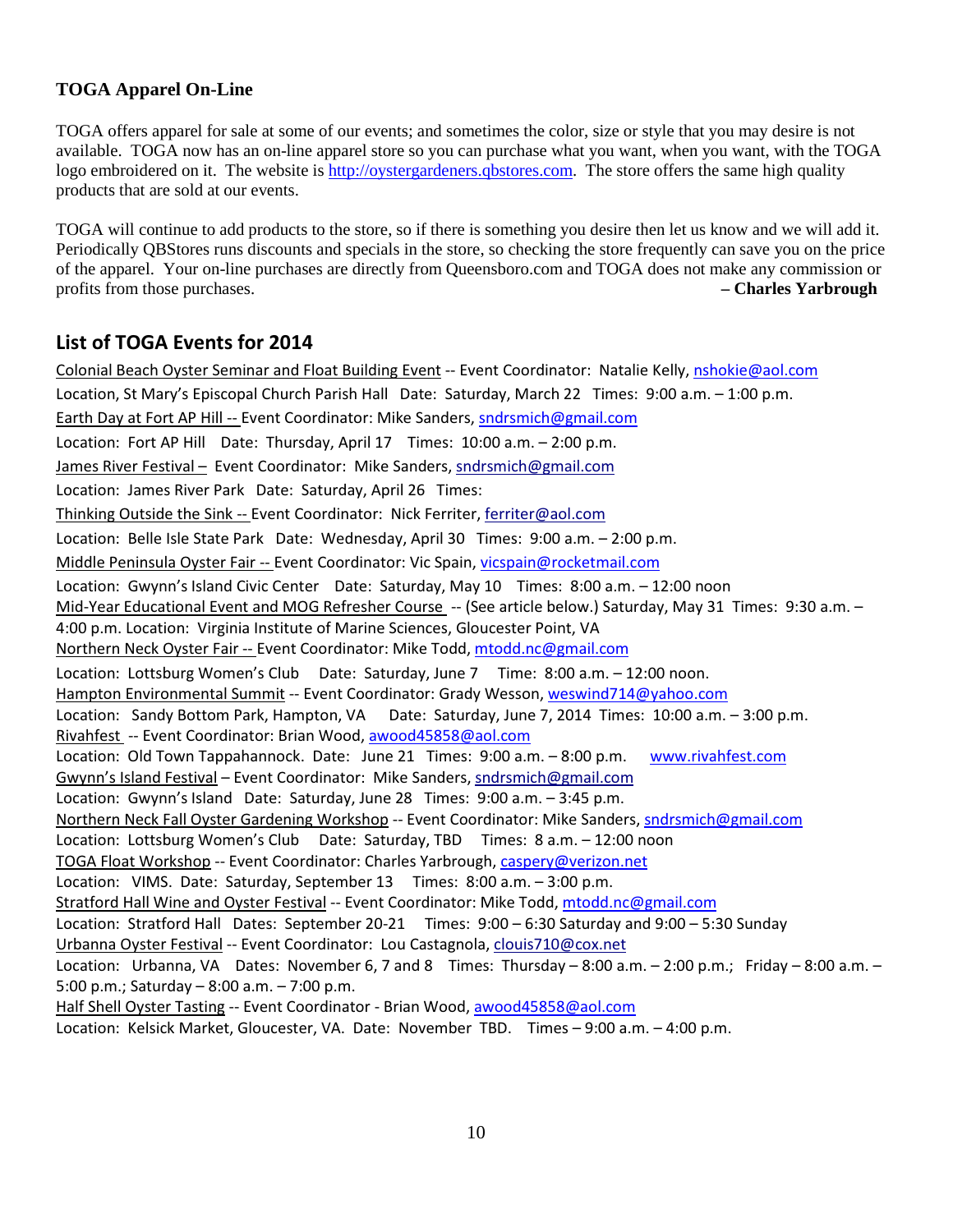# **Middle School Writers Encouraged to Enter Writing Contest**

The Tidewater Oyster Gardeners Association (TOGA) is sponsoring the First Annual Middle School Writing Competition, with three prizes of \$150, \$100, and \$50 for first, second and third place respectively. The theme of the essays must be "Consider the Oyster" a wide open category that must include an essay based on oysters. The competition is open to all Virginia students in Middle School. Home-schooled students are welcome to enter.

Prizes will also include gear from outdoor sports businesses and Supporting Members of TOGA. Winners will be announced and awards presented at the Tidewater Oyster Gardeners Association annual membership meeting at the Virginia Institute of Marine Sciences in January, 2015. The winner's parents, a mentor, or a teacher may be guests of TOGA for the presentation event. The winning entries will be read by the students at the awards program during the Annual Meeting.

The three top winners will be published on the TOGA Web site, and may be published in other publications or web sites. The article should be written in WORD format and attached to an e-mail. The submissions can be made between now and the December 15, 2014, deadline. For more information go to www.oystergardener.org.

 **-- Terry Lewis** 

## **The Green Menace Risks posed by** *Carcinus maenas* **to shellfish industries and possible solutions**

As I had mentioned in the last newsletter, Loosanoff's introduction in Maine and Connecticut of the *O. edulis* in the 1940s was part of an effort to save the shellfishing industry of New England which, at that time, was on the very edge of total collapse. One of key causes driving the clam beds to extinction then, as now, was the European green crab (*Carcinus maenas*). Having arrived from Europe in two waves, most likely in the ballast of ship, their populations recently, perhaps due to climate change, have exploded in many of the areas critical to shellfish growers. Listed among the 100 world's worst alien invasive species (http://www.issq.org/) the newest waves of green crab invasions have been determined by Columbia University to pose potential "astronomical" losses to clam, mussel and oyster industries.

To begin to tackle this problem, this past December 16, the University of Maine in Orono with sponsorship from Sea Grant Maine, Maine DMR, Maine Costal Program and USGS, held the Green Crab Summit, which I was fortunate enough to be able to attend. More than 600 people braved the winter storm to learn and share at what was easily one of the best organized conferences I have ever attended. Participants included shellfish growers, researchers, government representatives, legislators, policy makers and even a group of concerned elementary school students. The presentations began with summary of current crisis and risks and concluded with several brainstorming panels whose task was to propose solutions.

The reports from the field were staggering: for 2013 alone, losses of 40% in shellfish harvests and the loss of 303 jobs in harvesting and processing were determined to be directly attributable to green crab predation (Mach ME, Chan KM (2013)). *C. maenas* are voracious and, for oysters, they pose a particular threat in that they attack habitat, gorge on villagers, and can easily decimate entire beds of adults. One green crab can destroy the contents of a floating cage in a matter of days.

Sadly for now there seem to be few solutions other than vigilance. Many experiments to fence out the aggressive predator have failed and if you consider that in some areas it takes only 20 minutes to fill three traps with 100 pounds of green crabs, the population densities are reaching the point that without a concerted and coordinated effort by public and private organizations we risk witnessing the collapse of the east coast shellfish industry. One of the more popular solutions is eat them. In other words, you want to keep being able to eat delicious oysters, you better eat a heap of green crabs too; or maybe, to save our industry, would you like a side of green crabs with your oysters?

I am grateful that the summit brought together many from growers to policy makers and am hopeful that comparable summits could and should be held in each of the states where shellfish industries exist. Working together this problem can be overcome, and the future of our favorite bivalves can be more secure. – **N. Mulcahy**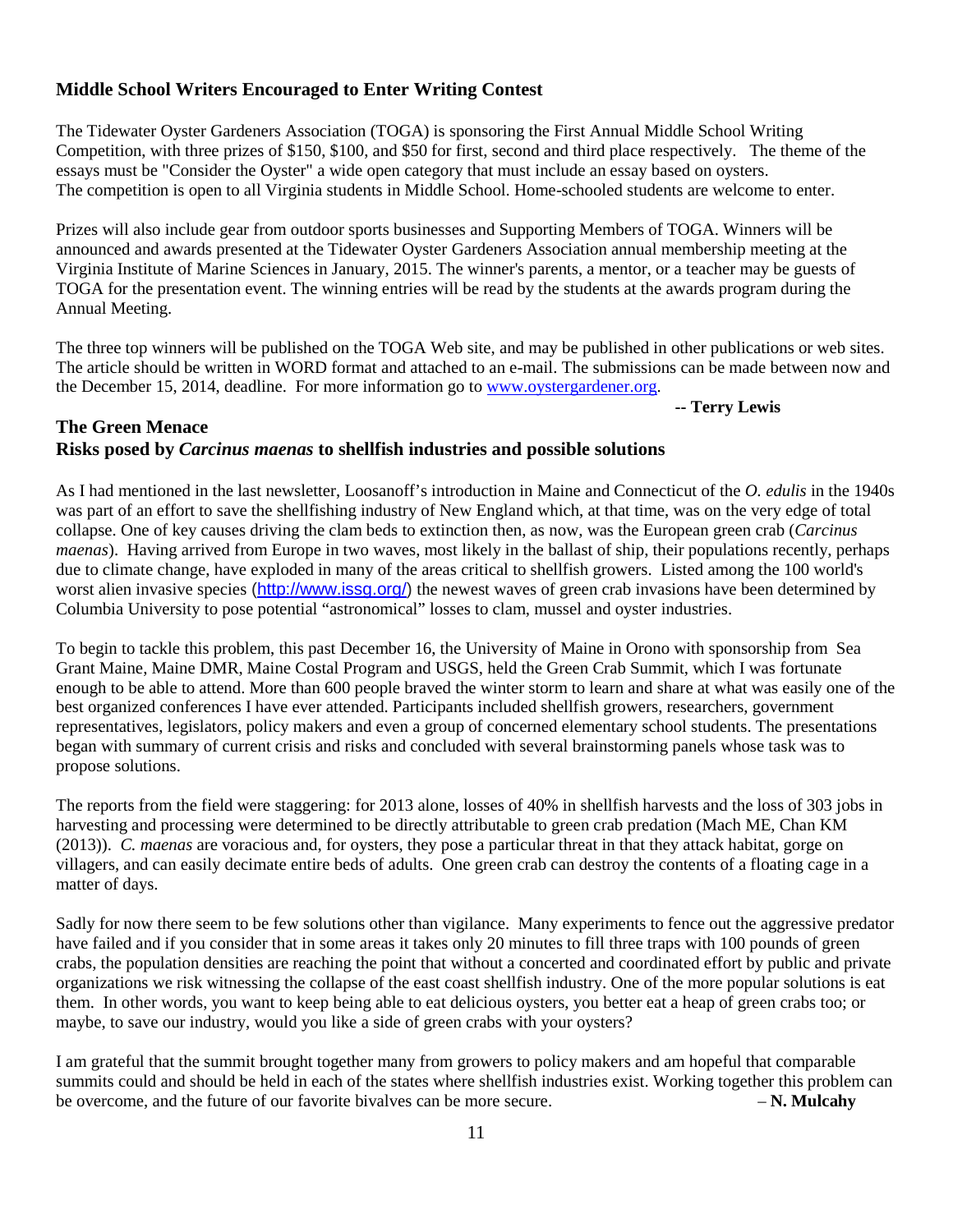# **Save the date – Educational Event and MOG Refresher Course -- Saturday, May 31, 2014!**

TOGA and VIMS will be hosting a Mid-year educational event and Master Oyster Gardener (MOG) Refresher Course on Saturday, May 31. The event will be held on the VIMS, Gloucester Point campus and all TOGA members are invited to register.

This is an opportunity for Master Oyster Gardeners and all TOGA members alike to stay committed to education and learn about the latest research applicable to oysters and Bay ecology. This year's program is 2-fold; a general session in the morning and a focused afternoon session. The morning session will cover presentations on general oyster topics (stay tuned!). The afternoon session is sponsored by the VIMS Center for Coastal Resources Management (CCRM) and is entitled: "Living Shorelines for Erosion Protection – Where do oysters fit in?". This workshop will examine how oysters are used in living shoreline projects for erosion protection along tidal shorelines. These applications include the use of loose oyster shell, bagged shell, oyster castles, and oyster reef structures. Presentations and facilitated discussions will include exploring how successful these various approaches have been, what ecosystem service contributions are made, and what outreach messages are appropriate for TOGA to share with the general public.

Registration will open April 1 and remain open until May 24. You may use the form on the next page to register. Registration forms and instructions will also be available on the Major Annual Events page at www.oystergardener.org.

We hope you can join us for this opportunity to learn! We ask that members pre-register for the event as lunch will be included. We are requesting a \$15 donation (for lunch and beverages) to TOGA for your attendance. Registration will begin at 9:30 am and the session will start at 10:00 am. If you have questions, please contact our VIMS Advisor Karen Hudson (khudson@vims.edu).